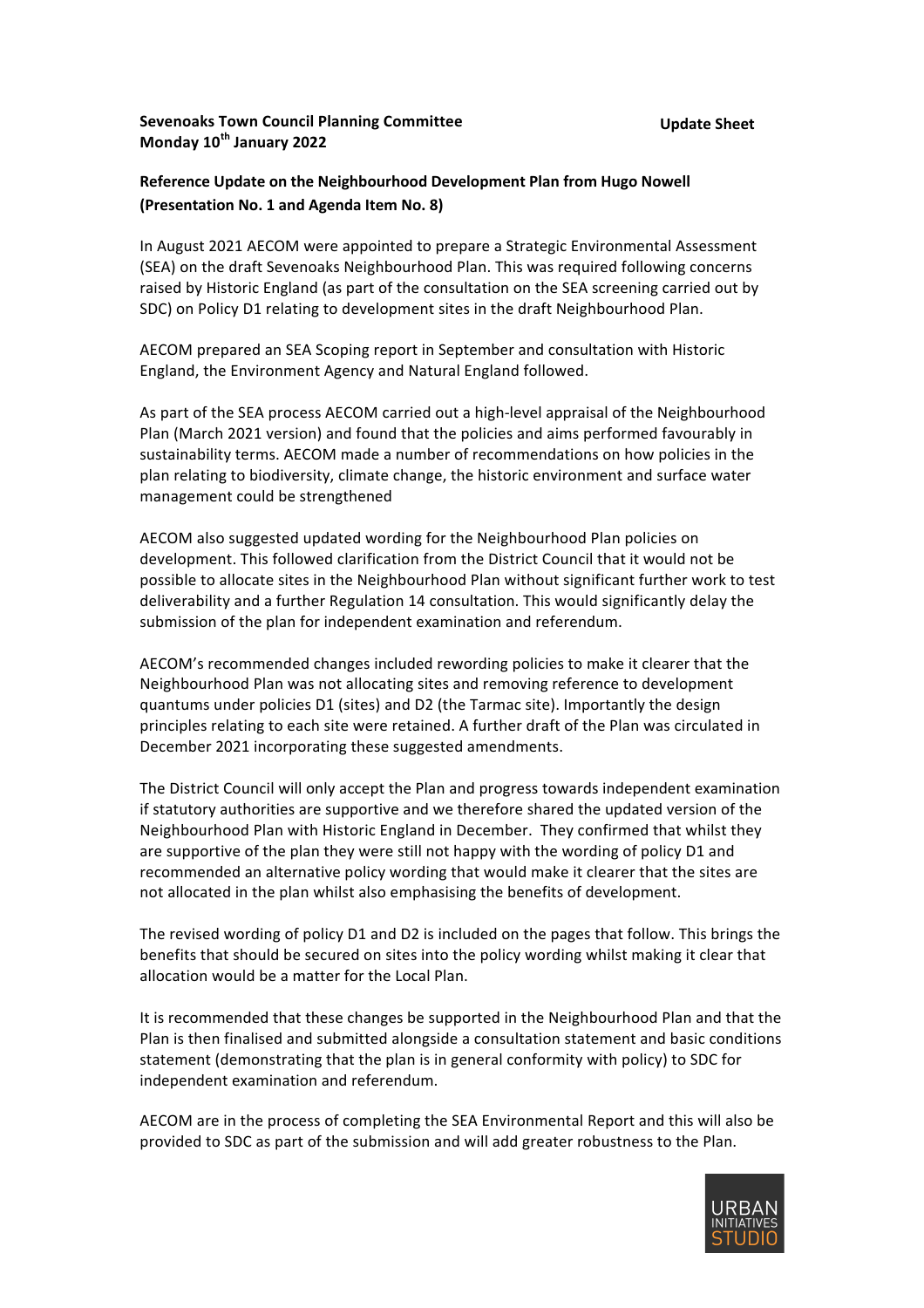## **THEME SEVEN: DEVELOPMENT AND HOUSING**

### **Objective Fifteen: To promote high quality development that enhances the town and consolidates vacant or under-utilised land**

**Policy D1:** The Neighbourhood Plan recognises that there are sites that may come forward for development, either as windfall or through allocation in the Local Plan, that have potential to deliver benefits that should be secured through the design, layout and use of each site. Planning applications on the following vacant and under-utilised sites within the Neighbourhood Plan area should demonstrate that they will deliver the relevant benefits set out below, in addition to other requirements set out in the Local Plan:

### **1. Bat and Ball Centre, Bat and Ball\***

- Mixed-use development accommodating community use, office use and residential dwellings within buildings of up to four storey;
- A southern access and entrance to Bat and Ball station; and
- A building layout that would facilitate enhanced access to Bat and Ball station and provide an arrival space in front of the new southern entrance to the station.

### **2. Travis Perkins, Bat and Ball**

- A longer term opportunity to relocate light industrial uses northwards to Vestry Industrial Estate / Otford (outside of the Neighbourhood Plan area) and redevelop the site with mixed-use development within compact blocks of up to four storey height;
- Removal of the conflict between the light industrial employment uses and residential accommodation within the Bat and Ball area; and
- Improved access towards Bat and Ball station and better animation of the streets in the area.

### **3. Cramptons Road, Water Works**

- Potential for residential development close to Bat and Ball station. With its proximity to shops and facilities it could be a suitable site for a co-housing project;
- Layout must retain access to the water treatment works to the north of the site. The layout of development should facilitate a potential future pedestrian connection through Sevenoaks Business Centre to Bat and Ball station; and
- The scale and massing of development should respond to the lower scale properties to the west of the site.

### **4. Carpetright / Wickes, Otford Road**

- Relocate existing uses northwards to the Vestry Industrial Estate where they are more appropriate;
- Strengthen the residential character of the area and remove the conflict between the big box retail uses and existing homes;
- Deliver buildings that create a positive frontage to Cramptons Road (houses) and Otford Road (apartments); and
- Respond positively with proposals for the adjacent gasholder station site (Site 5).

### **5. Sevenoaks Gasholder Station**

- Residential development close to Bat and Ball station that supports the regeneration of Northern Sevenoaks;
- A development layout that provides positive frontages to streets and retains, fronts onto and overlooks the pedestrian path (a public right of way) that connects Cramptons Road with Otford Road through the site; and
- A scale and massing that responds to the context (i.e. two storey buildings on Cramptons Road but with potential for four storeys on Otford Road).

### **6. Bat and Ball Enterprise Centre**

- Longer term opportunity to change this area close to Bat and Ball station to mixed-use;
- Strengthen the residential character of the area and improve access to the station for people living in Greatness through pedestrian routes (from Queens Drive) that are overlooked by new development;
- Deliver apartment buildings (with ground floor employment) that create a positive frontage to Bat and Ball Road; and
- Buildings could be up to four storeys in this location.

**\* Represents a site where further studies / actions may be pursued by the Town Council over the life of the Plan**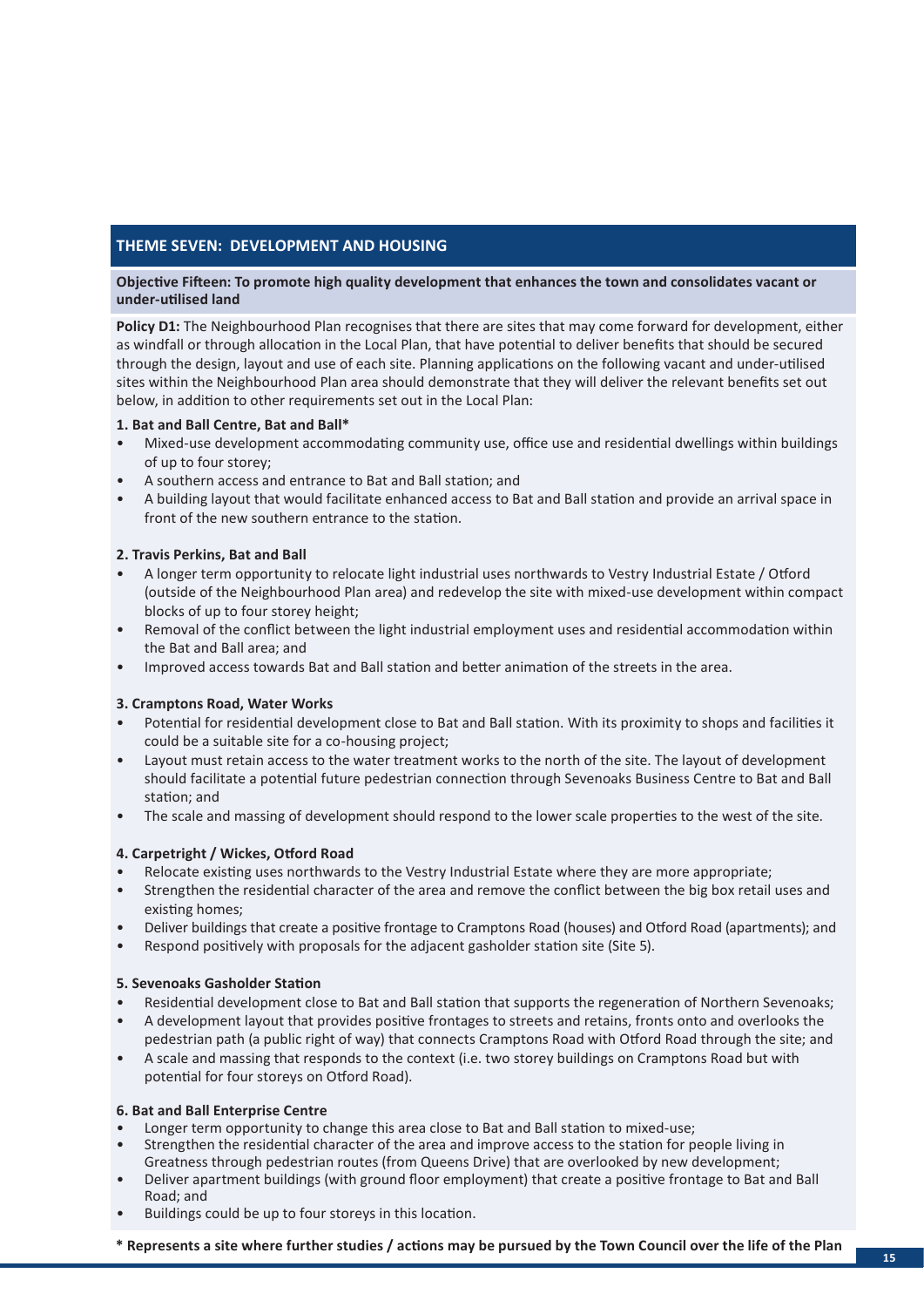## **THEME SEVEN: DEVELOPMENT AND HOUSING (CONTINUED)**

#### **7. Sevenoaks station and surrounding area**

- Significant opportunity for development that will transform the sense of arrival into Sevenoaks and could establish a new urban quarter for the town;
- There are notable views down London Road towards the Kent Downs AONB to the north and any development should respond sensitively to this setting;
- Scale of buildings to be typically four to six storey. There may be potential for a taller building to mark the station; and
- Opportunity to reconsider transport interchange and public realm treatment at the station.

#### **8. Edwards Electrical, High Street**

- Development proposals to respond to heritage sensitivities (the site is located immediately to the south of, and adjacent to, the Vine Conservation Area);
- Development should respond to the character of the existing streetscape both in terms of materials, design language and height and massing — two / three storeys is appropriate;
- Development should provide a positive and active frontage to the High Street that is aligned to frontages on adjacent plots and is sympathetic to adjacent built form; and
- Potential for mews houses to the rear of the site.

#### **9. Buckhurst Lane (Suffolk Way) sites**

- Development proposals to respond to heritage sensitivities (the site is located on the edge of the Sevenoaks High Street Conservation Area) and development will need to respond to the historic development pattern, materials and character of the area;
- Access will need to be maintained to service yards of properties on High Street;
- Potential to provide development that provides a positive frontage to Suffolk Way and Buckhurst Lane;
- Scale and massing of development to respond to the existing context with potential for three storey buildings plus an additional set back storey;
- Development should front streets whilst concealing existing service yards from public view; and
- Pedestrian connections through the area to be retained and any trees that are removed to be replaced.

### **10. Post Office / BT Exchange**

- Development proposals to respond to heritage sensitivities (the site is located adjacent to the Sevenoaks High Street Conservation Area and the locally listed Stag Theatre);
- The site is located on elevated ground with land dropping away to the south and development is likely to be highly visible from a number of locations. The height and massing needs to be carefully considered and modelled;
- Potential to re-establish the primacy of London Road through development providing active ground floor uses onto London Road with apartments above. Total building height three storeys plus an additional set back storey;
- Frontage onto London Road should be set back to create a public space that serves the adjacent theatre and provides a setting for the new ground floor uses;
- Development should provide a positive frontage to the lane connecting the car park to the rear of The Stag Theatre with London Road;
- Potential for public realm enhancement to South Park; and
- A comprehensive scheme should be prepared but could be delivered as two independent phases (Post Office and BT Building).